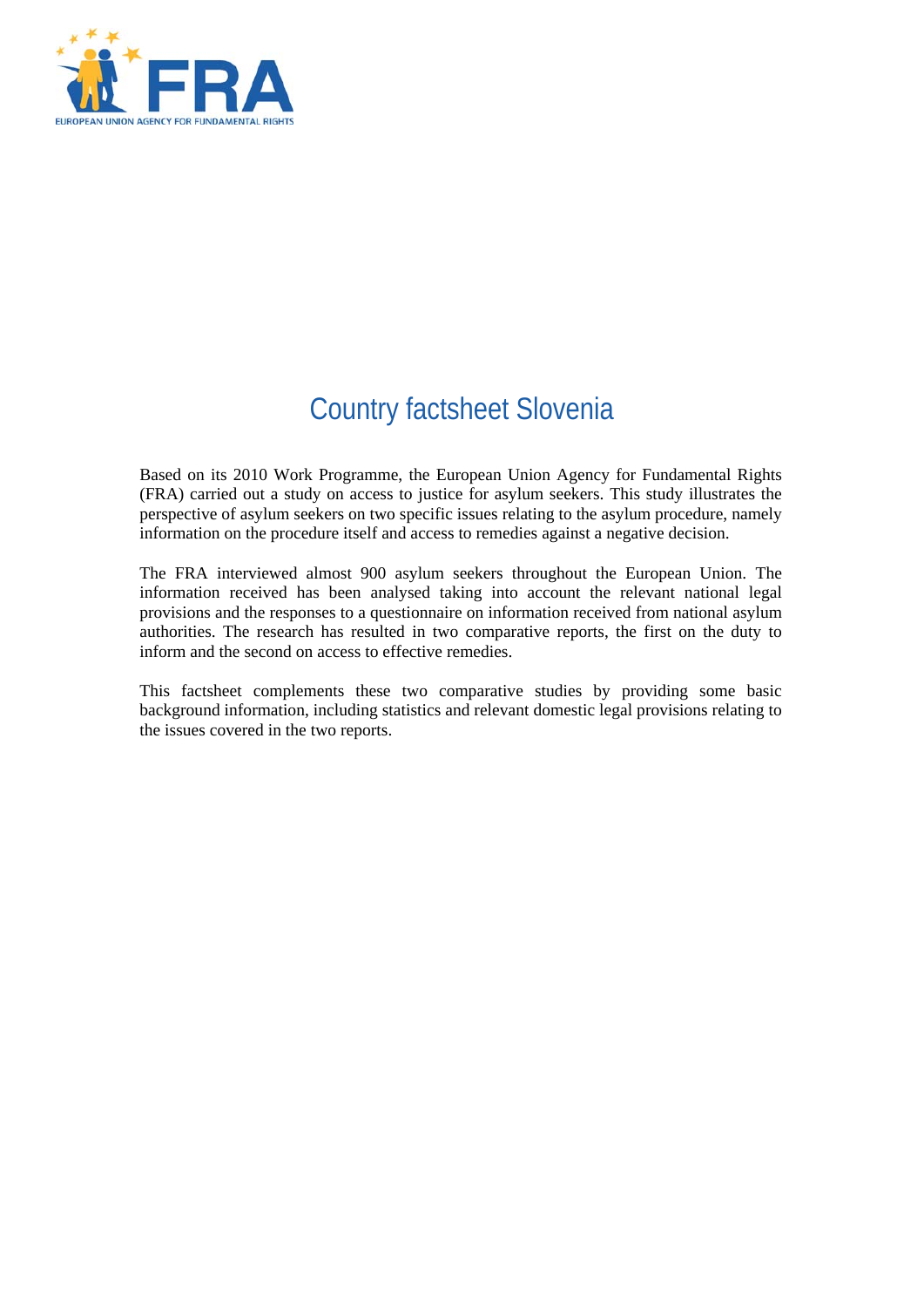# 1. Statistics

 **Statistics on asylum applications (Total and top 10 nationalities)**

| 2009 Top 10 Nationalities  | <b>2008 Top 10 Nationalities</b> |                            |     |
|----------------------------|----------------------------------|----------------------------|-----|
| Total                      | 200                              | Total                      | 260 |
| Bosnia and Herzegovina     | 40                               | Serbia                     | 80  |
| Kosovo                     | 30                               | Turkey                     | 75  |
| Serbia                     | 20                               | Bosnia and Herzegovina     | 15  |
| Turkey                     | 15                               | Macedonia                  | 10  |
| Albania                    | 10                               | Afghanistan                | 10  |
| Croatia                    | 10                               | Iran (Islamic Republic of) | 10  |
| Nigeria                    | 10                               | Albania                    |     |
| Afghanistan                | 10                               | <b>Belarus</b>             |     |
| Iran (Islamic Republic of) | 10                               | Croatia                    |     |
| Macedonia                  | 5                                | <b>Russian Federation</b>  |     |

**Statistics on first instance asylum decisions (Total positive decisions - top five nationalities)** 

| 2009                   |                                                     |                                           |                           |                 |                                        |                                       |                                                   |
|------------------------|-----------------------------------------------------|-------------------------------------------|---------------------------|-----------------|----------------------------------------|---------------------------------------|---------------------------------------------------|
|                        | <b>Geneva</b><br><b>Convention</b><br><b>Status</b> | <b>Subsidiary</b><br>protection<br>status | Humanitarian <sup>1</sup> | <b>Rejected</b> | <b>Total</b><br>number of<br>decisions | <b>Total</b><br>positive<br>decisions | Recognition<br>rate <sup>2</sup><br>$\frac{1}{2}$ |
| Total                  | 15                                                  |                                           | n.a.                      | 110             | 130                                    | 20                                    | 15.4                                              |
| Kosovo                 |                                                     |                                           | n.a.                      | 20              | 25                                     | 10                                    | 40.0                                              |
| Serbia                 |                                                     |                                           | n.a.                      | 10              | 15                                     |                                       | 33.3                                              |
| Kazakhstan             |                                                     |                                           | n.a.                      | 0               |                                        |                                       | 100.0                                             |
| Afghanistan            |                                                     |                                           | n.a.                      |                 |                                        |                                       | 100.0                                             |
| Bosnia and Herzegovina |                                                     |                                           | n.a.                      | 25              | 25                                     |                                       | 0.0                                               |

**Statistics on final decisions (Total number of decisions - top five nationalities)** 

| 2009                   |                                                     |                                           |                           |                 |                                        |                                       |                                                          |
|------------------------|-----------------------------------------------------|-------------------------------------------|---------------------------|-----------------|----------------------------------------|---------------------------------------|----------------------------------------------------------|
|                        | <b>Geneva</b><br><b>Convention</b><br><b>Status</b> | <b>Subsidiary</b><br>protection<br>status | Humanitarian <sup>1</sup> | <b>Rejected</b> | <b>Total</b><br>number of<br>decisions | <b>Total</b><br>positive<br>decisions | <b>Recognition</b><br>rate <sup>2</sup><br>$\frac{0}{0}$ |
| Total                  |                                                     |                                           | n.a.                      | 70              | 70                                     |                                       | 0.0                                                      |
| Bosnia and Herzegovina |                                                     |                                           | n.a.                      | 15              | 15                                     |                                       | 0.0                                                      |
| Serbia                 |                                                     |                                           | n.a.                      | 15              | 15                                     |                                       | 0.0                                                      |
| Kosovo                 |                                                     |                                           | n.a.                      | 10              | 10                                     |                                       | 0.0                                                      |
| Turkey                 |                                                     |                                           | n.a.                      | 10              | 10                                     |                                       | 0.0                                                      |
| <b>Belarus</b>         |                                                     |                                           | n.a.                      |                 |                                        |                                       | 0.0                                                      |

*Notes: These tables are based on categories used by Eurostat. The way Eurostat presents its data may not necessarily correspond to categories used at national level. This can particularly be the case with statistics provided under 'humanitarian status'. For a more detailed understanding of the data, the reader is invited to consult national statistics.* 

*Data has been rounded to the nearest 5. Due to the rounding, the sum of individuals may not necessarily match the given total. 0 means less than 3; n.a. = not available. Kosovo (under United Nations Security Council Regulation 1244); the former Yugoslav Republic of Macedonia.*

<sup>1</sup> Covering persons granted authorisation to stay for **humanitarian reasons** under national law by *administrative or judicial bodies. It includes persons who are not eligible for international protection as currently defined in the first stage legal instruments but are nonetheless protected against removal under the obligations that are imposed on all Member States by international refugee or human rights instruments or on the basis of principles flowing from such instruments.* 

*2 The recognition rate corresponds to the proportion of positive first instance or final on appeal decisions out of the total number of decisions in 2009. Positive decisions include the provision of refugee status, subsidiary protection and humanitarian protection (where data is available).* 

*Source: [Eurostat](http://epp.eurostat.ec.europa.eu/), Data extracted on 01 September 2010.*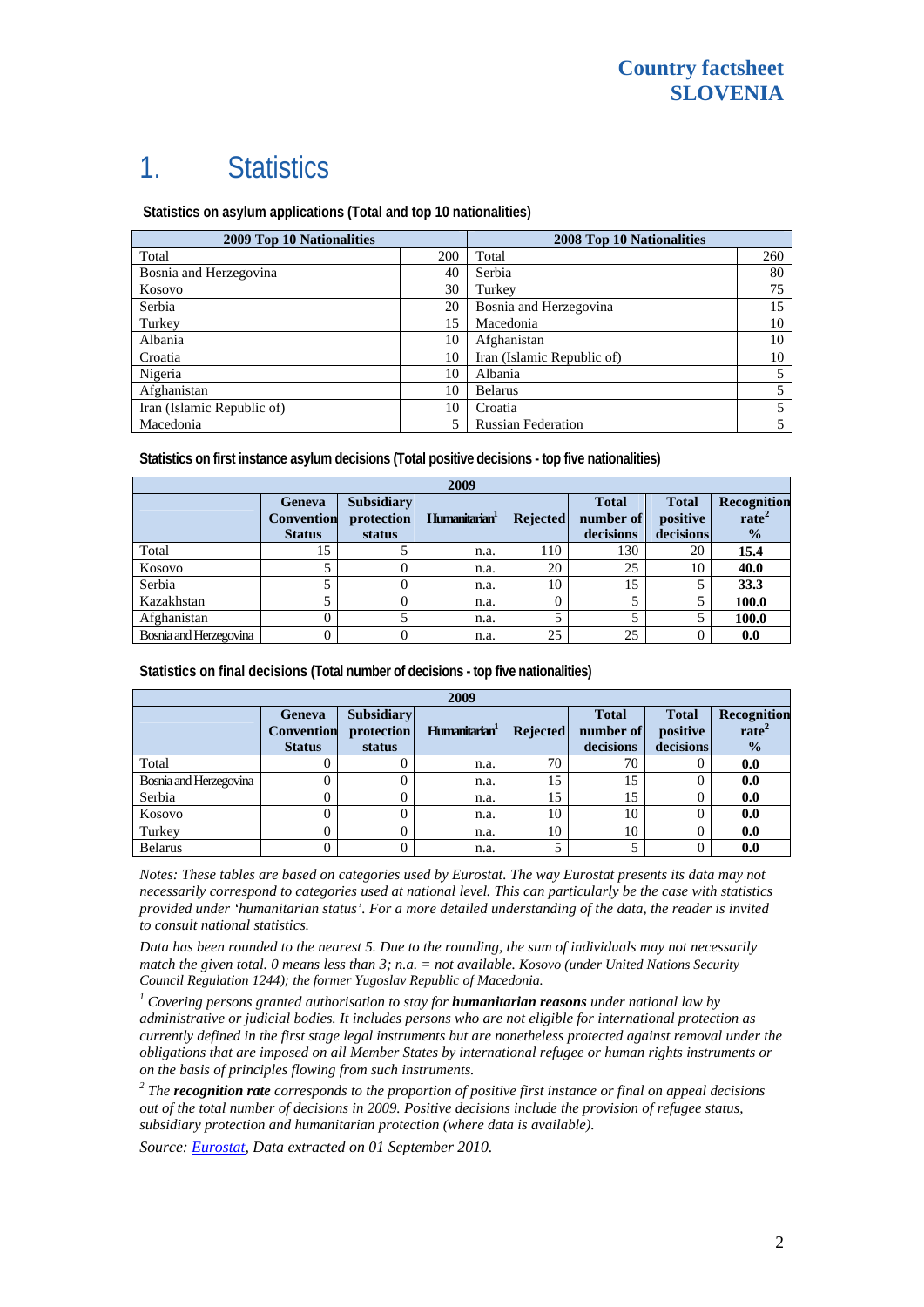### **Country factsheet SLOVENIA**

# 2. Background Information

### Asylum act<sup>[1](#page-2-0)</sup>

[Law on International Protection \(2007\)](http://www.unhcr-budapest.org/slovenia/images/stories/news/docs/07_Legal%20material/7_6_national%20laws_SVN/Law%20on%20international%20protection_SVN/Law%20on%20international%20protection_ENG.pdf)

### Asylum authorities

**First instance authority**  [Ministry of the Interior](http://www.mnz.gov.si/en) – Migration and Integration Directorate

**Second instance authority**  [Administrative Court](http://www.sodisce.si/usrs/) in Ljubljana

# 3. Duty to inform asylum seekers

Article 8 of the Law on International Protection stipulates the asylum seeker's fundamental procedural guarantees, which are as follows: (i) to be informed on the asylum procedure, on the rights and obligations during the procedure and the possible consequences of not fulfilling his/her obligations and not cooperating with the authorities in a language he/she understands; (ii) to receive the services of an interpreter; (iii) to have the possibility of communication with UNHCR or with any other organisation working on behalf of UNHCR, and (iv) to receive the relevant authority's decision in writing in the prescribed time frame and in a language he/she understands.

An alien, who has expressed the intention to submit an application for international protection for the first time, shall receive a leaflet with information on the asylum procedure, his/her rights and obligations, the time-frames for appeals, a list of refugee counsellors, and a list as well as information on NGOs working in the field of asylum. These materials shall be provided in a language the asylum seeker understands, so that the applicant has the opportunity to familiarize him/herself with its content prior to submitting the application. When the applicant is illiterate or does not comprehend the content of the leaflet, the leaflet in question shall be read to him/her, and with the assistance of an interpreter, further explained in a language he/she understands (Article 9).

In July 2010, the Migration and Integration Directorate of the Ministry of the Interior provided the following information to the FRA as regards written information materials.

| <b>Written information</b><br>materials | Information brochure translated into 12 languages.                                                                                                              |  |  |  |  |
|-----------------------------------------|-----------------------------------------------------------------------------------------------------------------------------------------------------------------|--|--|--|--|
| <b>Provided when?</b>                   | At the time of lodging the application and during the first instance<br>interview.                                                                              |  |  |  |  |
| <b>Provided by whom?</b>                | At the time of lodging the application $-$ by the<br>Legal-Information Centre for NGOs Slovenia (LIC). During the first<br>instance interview – by the NGO LIC. |  |  |  |  |

<span id="page-2-0"></span>1  $1$ <sup>1</sup> The legal information in this factsheets has been updated to reflect the situation on 1 September 2010.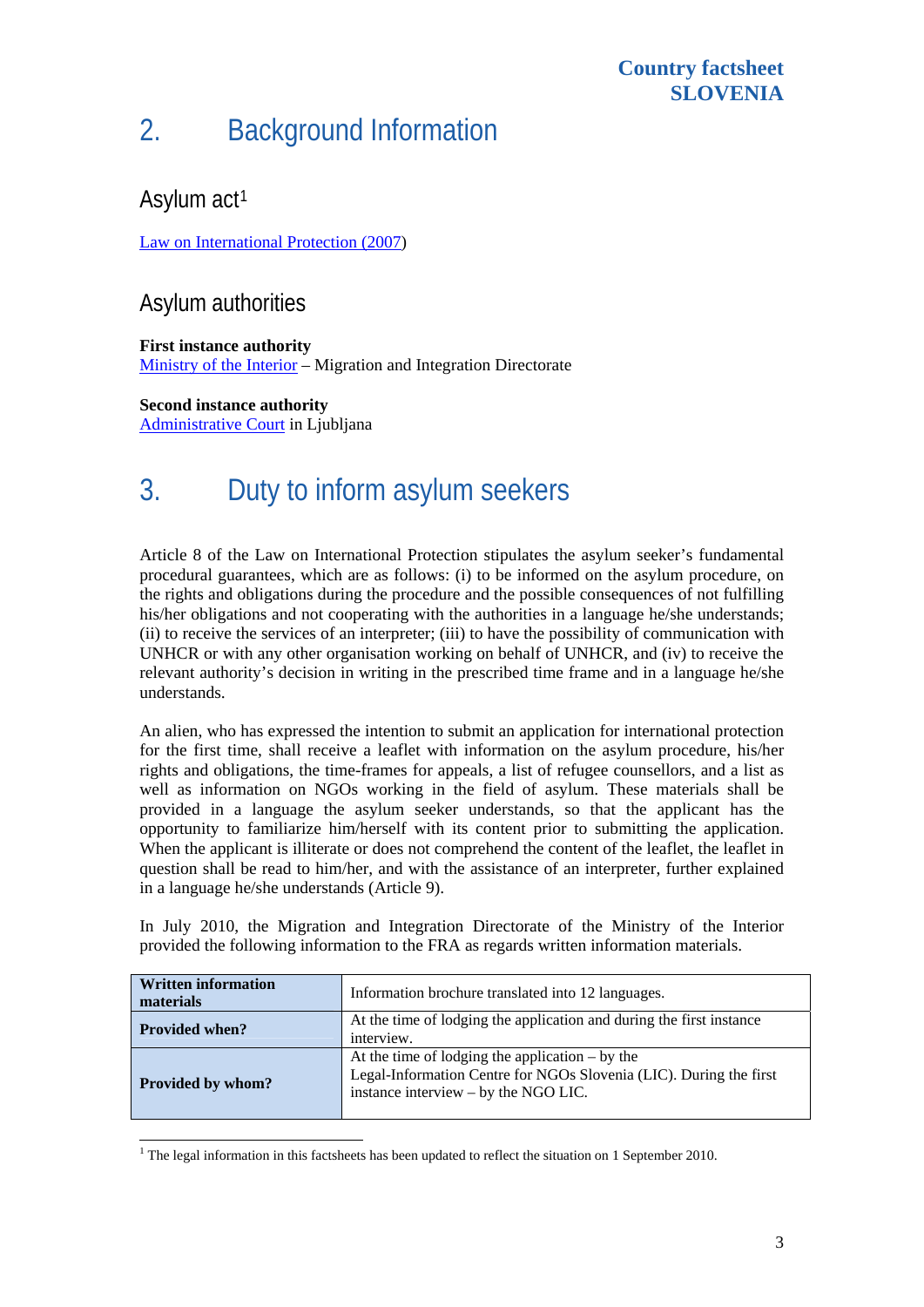# 4. Effective Remedy

# Type of procedures

There are two basic types of procedure: a regular and accelerated procedure. Pursuant to Article 54 of the Law on International Protection, an accelerated procedure may be used in cases deemed to be simple by the responsible authority, namely when it is able to fully establish the actual situation on grounds of facts and circumstances, as set out in Article 23 of the  $Act<sup>2</sup>$  $Act<sup>2</sup>$  $Act<sup>2</sup>$ . Applications for asylum submitted in the transit zone at the airport or on board of a ship may be processed in the accelerated procedure although the authority may also review them in a regular procedure. Persons who express their intention to lodge an asylum application at the border are usually transferred to the reception centre (Article 58).

In addition, Article 59 of the Law on International Protection establishes a separate Dublin procedure.

## Duty to state reasons for rejection and procedure to appeal

The applicant shall be informed of the content of the written decision in a language he/she understands and the decision's operative part, short summary and the instruction on how to appeal shall be translated into this language (Article 10). In case the application is refused on safe third country grounds, the authority shall provide the applicant with a document informing the safe third country that the application for international protection has not been examined on merits (Article 64).

## Time limits for appeal

When the decision has been taken in a regular procedure, an appeal should be submitted within 15 days following the service of the decision. If the decision was taken in the accelerated procedure, an appeal should be submitted within three days following the service of the decision. An appeal against any order issued in line with the Law on International Protection may be submitted within three days following the service of the order (Article 74).

<span id="page-3-0"></span><sup>1</sup> 2 The authority establishes the actual situation from e.g. the information and the statement presented in the application, information obtained from the personal interview, evidence submitted by the applicant, evidence obtained by the responsible authority, general information on the country of origin, detailed and in-depth information on the country of origin, which refers explicitly to the concrete individual case.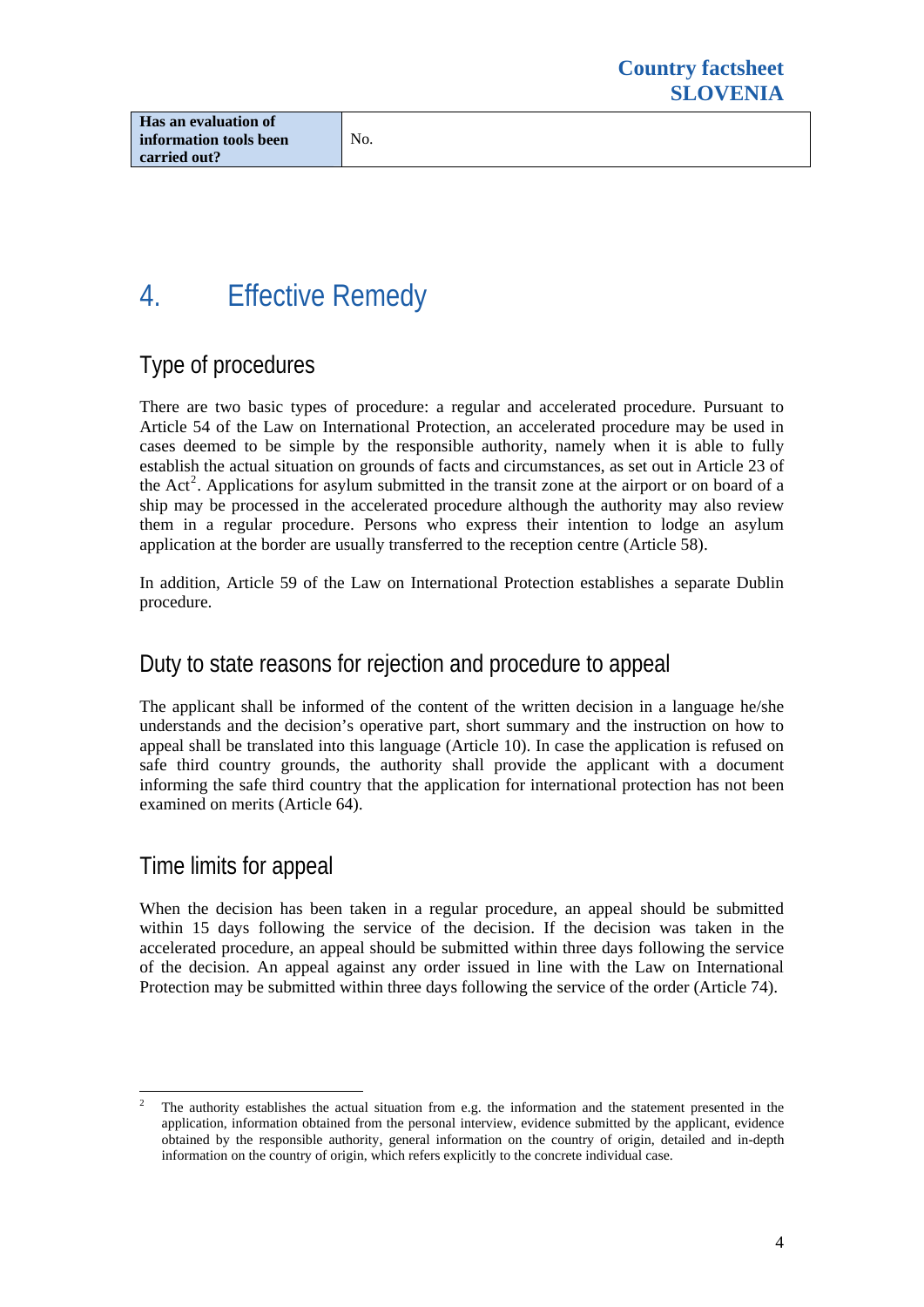| Type of procedure <sup>3</sup> | <b>Time limits</b> | <b>Right to remain</b>                                                             |
|--------------------------------|--------------------|------------------------------------------------------------------------------------|
| Regular procedure              | 15 days            | Automatic suspensive effect.                                                       |
| Accelerated procedure          | 3 days             | Automatic suspensive effect.                                                       |
| Dublin procedure               | 3 days             | No automatic suspensive effect, but it can be requested in<br>the individual case. |

## Right to remain in the country during appeal

Pursuant to Article 74(4) of the Law on International Protection, an appeal against a decision on the rejection of the application in the merit has suspensive effect. Dublin procedures fall under the general regime regulated by the General Administrative Act, which does not provide for automatic suspensive effect. The applicant can in his/her appeal submission however request the administrative court to suspend the execution of the decision (Administrative Dispute Act, at 32(2).

When an applicant expresses his/her intention to submit an asylum application when being in the transit zone at the airport or on a board of a ship anchored in the port, the person in question shall remain in the area of the transit zone until a final decision in the accelerated procedure is served, or until a decision in the context of the Dublin procedure or the procedure on the safe third country becomes final.

## Legal Aid

Refugee counsellors, appointed by the Minister of the Interior, shall provide support and free legal assistance to the asylum seekers in procedures for international protection before the Administrative Court and the Supreme Court until a decision becomes final (Article 78). Refugee counsellors shall not be eligible for remuneration for the performed activities and for the reimbursement of costs when (i) the applicant himself has sufficient resources; (ii) the refugee counsellors lodged an application when the latter was not permitted; and (iii) when the submitted appeal was not successful (Article 13(6), Law on International Protection).

### Language assistance

Article 10 of the Law on international Protection guarantees to asylum seekers who do not understand the official language the right to follow the procedure in a language the person understands; the applicant shall be granted assistance of an interpreter at the submission of the application, at the personal interview and in other cases determined by the responsible authority.

<span id="page-4-0"></span><sup>-</sup>3 Subsequent applications are covered by the Law on International Protection as follows: an alien whose claim has been already finally rejected may file a subsequent application only if he/she submits new evidence that significantly increases the probability of him/her meeting the conditions for obtaining international protection by order of the Law on International Protection. New evidence has to occur after the issuance of the previous decision, or the evidence may have existed also during the first procedure, but the asylum seeker with no fault of his/her own could not have submitted it during the first procedure (Art. 56).